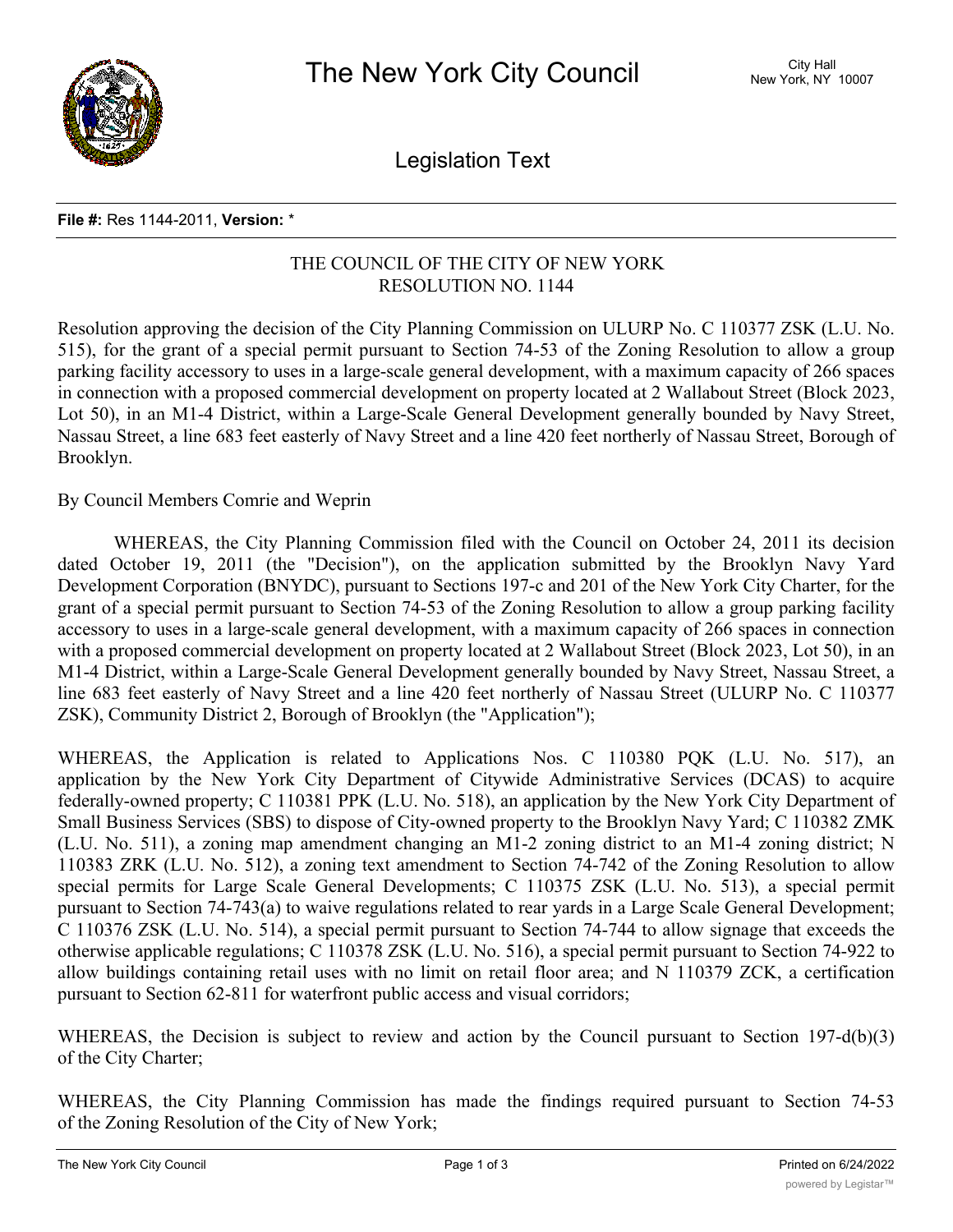WHEREAS, upon due notice, the Council held a public hearing on the Decision and Application on November 16, 2011;

WHEREAS, the Council has considered the land use implications and other policy issues relating to the Decision and Application; and

WHEREAS, the Council has considered the relevant environmental issues and the Final Environmental Impact Statement (FEIS) for which a Notice of Completion was issued on October 6, 2011 (CEQR No. 11DEM001K).

RESOLVED:

Having considered the FEIS, with respect to the Application, the Council finds that:

- (1) The FEIS meets the requirements of 6 N.Y.C.R.R. Part 617;
- (2) Consistent with social, economic, and other essential considerations, from among the reasonable alternatives thereto, the action to be approved, is one which minimizes or avoids adverse environmental impacts to the maximum extent practicable; and
- (3) The adverse environmental impacts disclosed in the FEIS will be minimized or avoided to the maximum extent practicable by incorporating as conditions to the approval those mitigation measures that were identified as practicable.

The Decision and the FEIS constitute the written statement of facts, and of social, economic and other factors and standards that form the basis of this determination, pursuant to 6 N.Y.C.R.R. §617.11(d).

Pursuant to Sections 197-d and 200 of the City Charter and on the basis of the Decision and Application, and based on the environmental determination and consideration described in this report, C 110377 ZSK, incorporated by reference herein, the Council approves the Decision.

Adopted.

Office of the City Clerk, } The City of New York,  $\}$  ss.:

I hereby certify that the foregoing is a true copy of a Resolution passed by The Council of The City of New York on November 29, 2011, on file in this office.